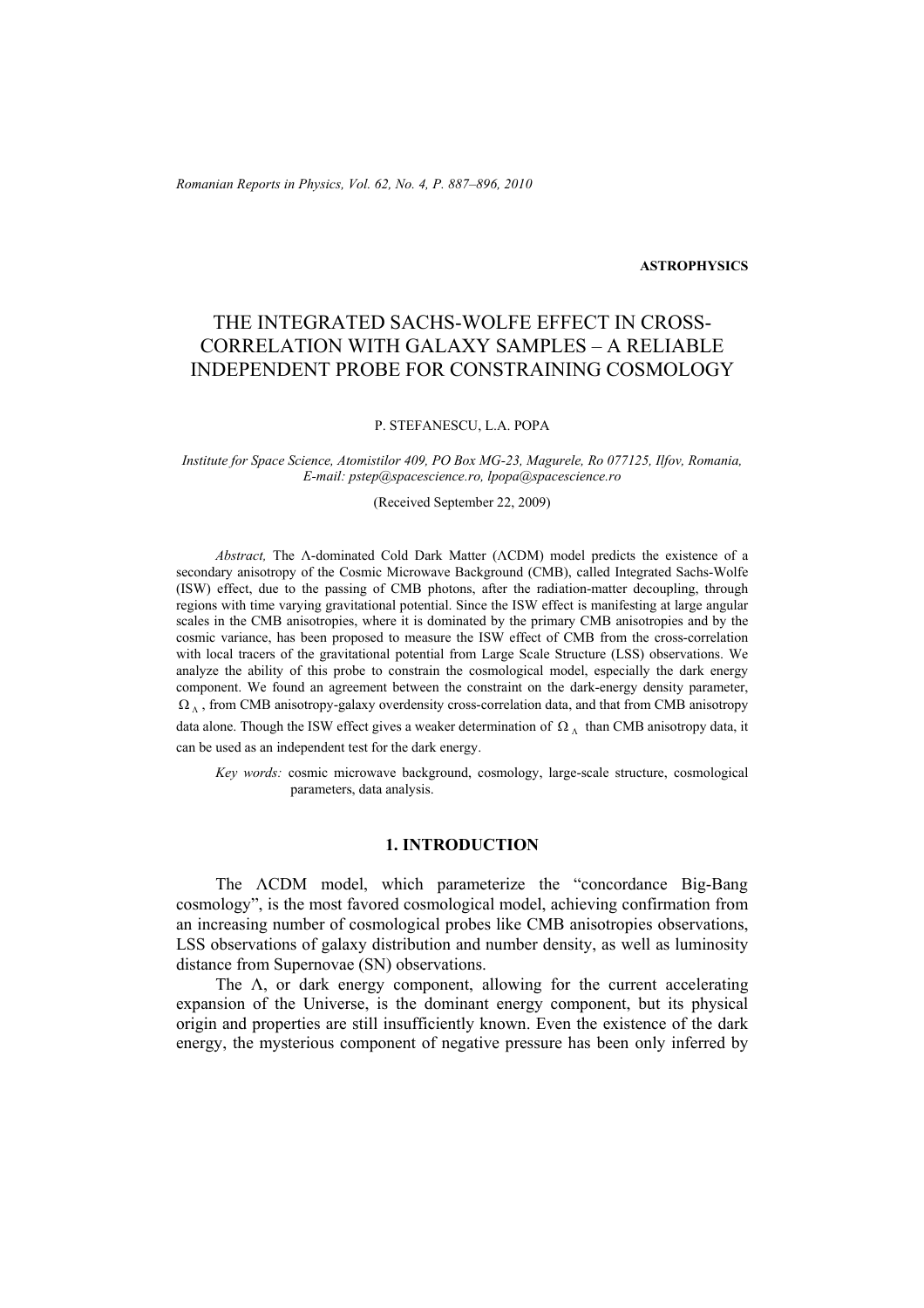now. It has been first required by SN observations, which are consistent with a dark energy component of the Universe accounting for 71.3% of the critical density [1]. The CMB observations, consistent with a flat Universe, with the total energy density equal to the critical density, and with a total matter energy density of only 27% [2], confirm the existence of dark energy, responsible for the remaining 73% of the total energy density of the Universe. Previous CMB observations [3] give a matter contribution to the total energy density of the Universe today of 26% and a dark energy contribution of 74%. Also, the LSS observations agree with the CMB observations, being consistent with a total matter energy density of only 30% of the critical density.

 A more direct and independent probe of the dark energy in a flat Universe is the Integrated Sachs-Wolfe effect of the CMB [4]. This effect arises when CMB photons traverse time varying gravitational potentials of the large scale structures, because the energy gained when the photons enter in the potential well associated with a massive object is only partly lost when the photons escape from the potential well, due to the variation of the potential during the time the photons are traveling through it. The net effect is a contribution to the secondary anisotropies of the CMB, produced on the way of the CMB photons from the last scattering to the present. The existence of a gravitational potential which evolve in time at a given physical scale is an evidence for the existence of an energy component of the Universe, which is smooth at that scale and have not a contribution to the density perturbation, but have a contribution to the gravitational potential. This is the case of the dark energy, therefore the ISW effect of the CMB is a direct indicator of the dark energy.

 The ISW effect is expected to contribute to the CMB temperature anisotropies at the largest physical scales, corresponding to the lowest multipoles of the CMB temperature anisotropy power spectrum, where its detection is strongly limited by the cosmic variance. Therefore has been proposed, as an independent observational test of the ISW effect, the cross-correlation between CMB temperature fluctuations and local tracers of the gravitational potential like galaxy samples [5].

### **2. THE ISW-GALAXY ANGULAR CROSS-CORRELATION FUNCTION**

### 2.1. THEORETICAL FRAMEWORK

 The CMB temperature anisotropy corresponding to a given direction into the sky is defined as the relative difference between the CMB temperature for the considered direction and the sky averaged CMB temperature

$$
\Delta_{T}(\hat{n}) = \frac{T(\hat{n}) - T_{0}}{T_{0}},\tag{1}
$$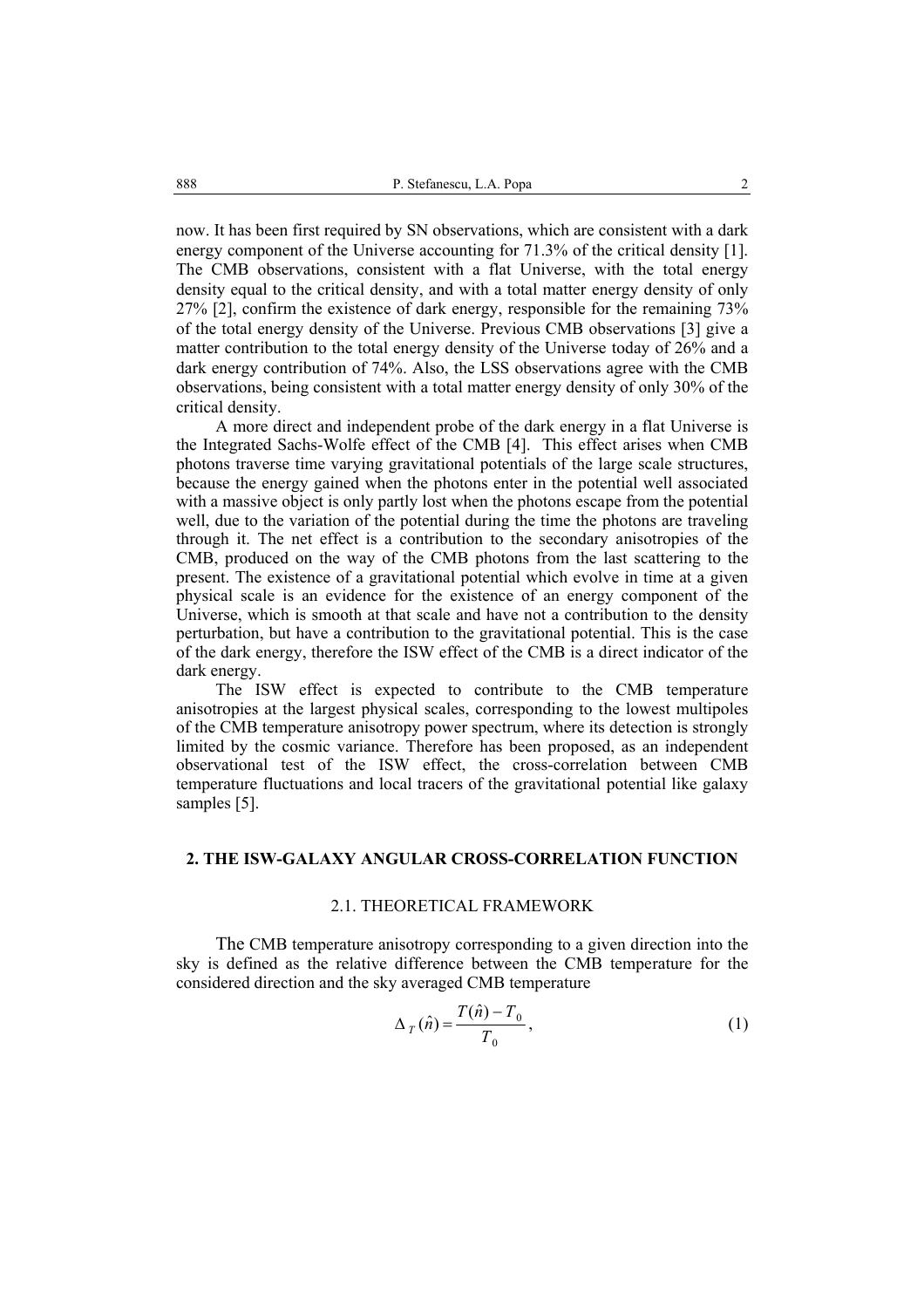where  $\hat{n}$  is a given direction into the sky and  $T_0$  is the sky average of the CMB temperature. The total anisotropy is a superposition of different contributions, classified as primary and secondary anisotropies of CMB as they exist at the radiation-matter decoupling or are generated after the decoupling epoch. The CMB anisotropies can be understood as being generated by metric perturbations of the Friedmann – Robertson – Walker (FRW) homogeneous background associated to gravitationally unstable density fluctuations. At large angular scales, the CMB anisotropy consist in a contribution of the intrinsic anisotropy from the initial photon distribution and the contribution from the effect of the gravitational potential. The latter includes the ordinary Sachs-Wolfe effect, given by the existence of the gravitational potential from the last scattering until present epoch, and the differential gravitational redshift, or ISW effect, given by the time evolution of the gravitational potential along the line of sight. These effects have been first introduced in the original paper of Sachs and Wolfe [4]. The contribution of the total Sachs-Wolfe effect to the CMB temperature anisotropy can be understood as the effect of a scalar metric perturbation, introduced by the gravitational potential  $\Phi$ , on the relative variation of the product between the photon energy and the scale factor a (which is related to the redshift z through  $a = 1/(1+z)$ , this product being constant in the unperturbed Universe. The gravitational potential completely describe a scalar perturbation of the FRW background metric and, choosing the particular longitudinal or Newtonian gauge, the line element for the perturbed metric can be expressed as

$$
ds^{2} = a^{2}(\eta)[-(1+2\Phi)d\eta^{2} + (1-2\Phi)\delta_{ij}dx^{i}dx^{j}],
$$

where  $\eta$  is the conformal time,  $x^i$  are the space coordinates and  $\Phi$  is the scalar perturbation named Newtonian gravitational potential. Considering the components of the photon four-momentum linear in the perturbation and using the time component of the geodesic equation up to first order in the perturbation can be obtained the ISW contribution to the CMB temperature anisotropy:

$$
\Delta_T^{ISW}(\hat{n}) = -2 \int_0^{z_{dec}} dz \frac{d\Phi}{dz}(\hat{n}, z) , \qquad (2)
$$

where the subscript 'dec' refers to the decoupling time and '0' refers to the present.

 An intuitive derivation of the ISW anisotropy based on a potential approximation of Einstein's field equation can be found in [6] and for an understanding of the generation of CMB anisotropies in connection with structure formation in the framework of general relativistic perturbations we recommend [7].

The above integral can be cut in two pieces at an intermediate redshift  $z_{\ast}$ , chosen during full matter domination, when the gravitational potential is static, resulting into two contributions in the CMB anisotropies: the early ISW,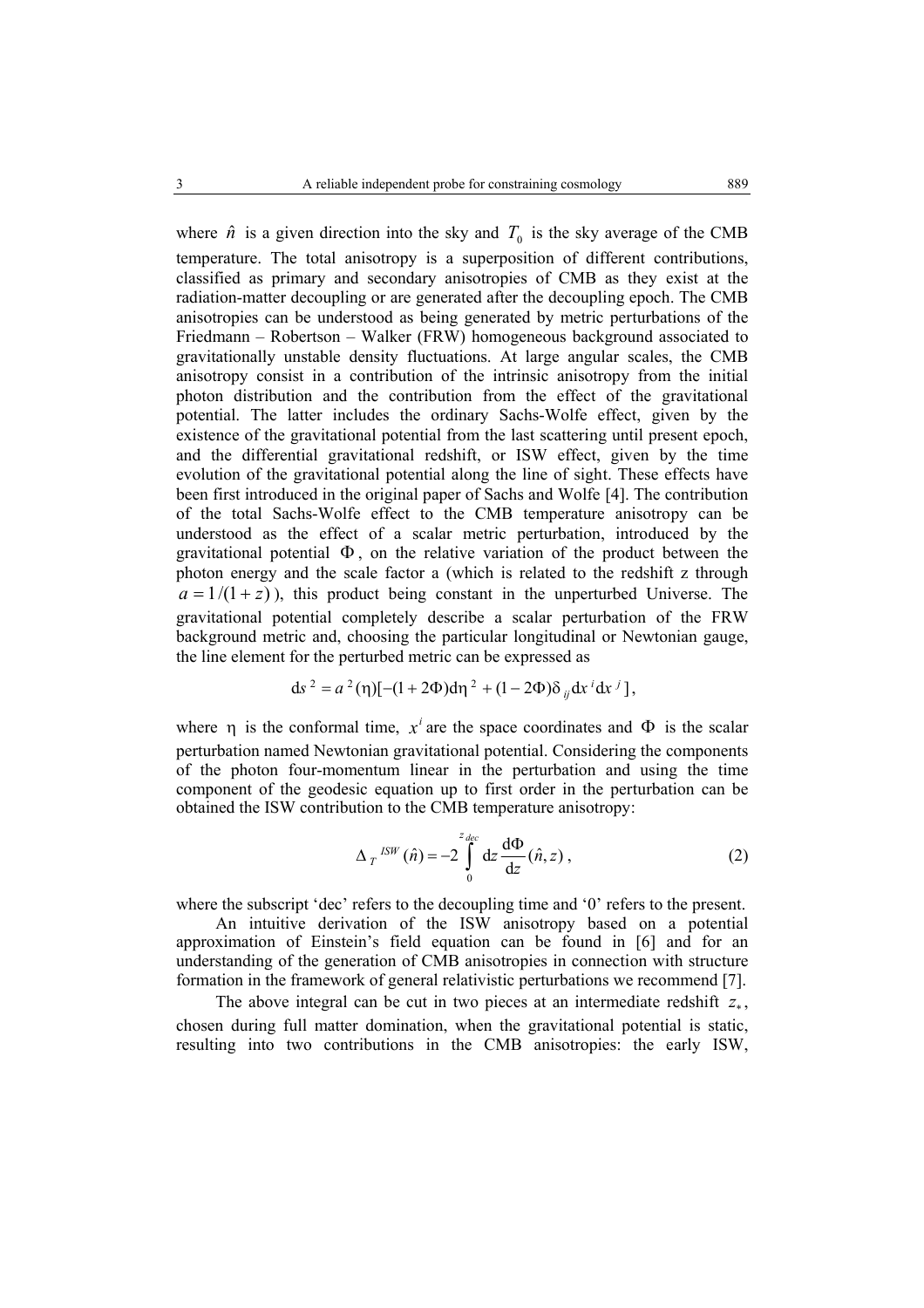corresponding to the epoch immediately after decoupling, before full matter domination, when the gravitational potential vary in time, and the late ISW, generated during the dark energy domination, in which we are interested.

 On the other side, the galaxy overdensity in a given direction into the sky, is defined as the relative difference between the galaxy number density in the direction  $\hat{n}$ ,  $N_G(\hat{n})$ , and the map averaged galaxy number density,  $\overline{N}_G$ ,

$$
\delta_G(\hat{n}) = \frac{N_G(\hat{n}) - \bar{N}_G}{\bar{N}_G}.
$$
\n(3)

The galaxy overdensity of a given galaxy sample is related to the total matter overdensity  $\delta_m$  through the galaxy bias  $b_G$  ( $\delta_G = b_G \delta_m$ ) depending also on the normalized redshift distribution of the galaxy sample,  $\phi_G(z)$ , and is given by

$$
\delta_G(\hat{n}) = \int dz b(z) \phi_G(z) \delta_m(\hat{n}, z) , \qquad (4)
$$

where  $b(z)$  is the redshift dependent bias function relating the galaxy overdensity to the total matter overdensity, and  $\phi_G(z)$  is the galaxy selection function, which model the redshift distribution of the galaxy sample.

 The quantity probing the late ISW effect is the angular cross-correlation function of the galaxy overdensity and CMB temperature anisotropy, defined as:

$$
w_{TG}^{ISW}(\theta) = \langle \Delta_T^{ISW}(\hat{n}_1) \delta_G(\hat{n}_2) \rangle, \tag{5}
$$

where the average is over all the direction pairs  $(\hat{n}_1, \hat{n}_2)$  separated by the angle  $\theta$ . The angular cross-correlation function can be expanded, in a Legendre polynomial basis, as:

$$
w_{TG}^{ISW}(\theta) = \sum_{l} \frac{2l+1}{4\pi} p_l(\cos \theta) C_{TG}^{ISW}(l) ,
$$

where  $C_{TC}^{ISW}(l)$  is the corresponding angular power spectrum of the CMB anisotropy-galaxy overdensity cross-correlation. Using the Poisson equation, which relate the Newtonian gravitational potential to the matter distribution,  $C_{TG}^{ISW}(l)$ can be written as [8, 9]:

$$
C_{TG}^{ISW}(l) = \frac{4}{(2l+1)^2} \int dz W_{ISW}(z) W_G(z) \frac{H(z)}{c} P(k) , \qquad (6)
$$

with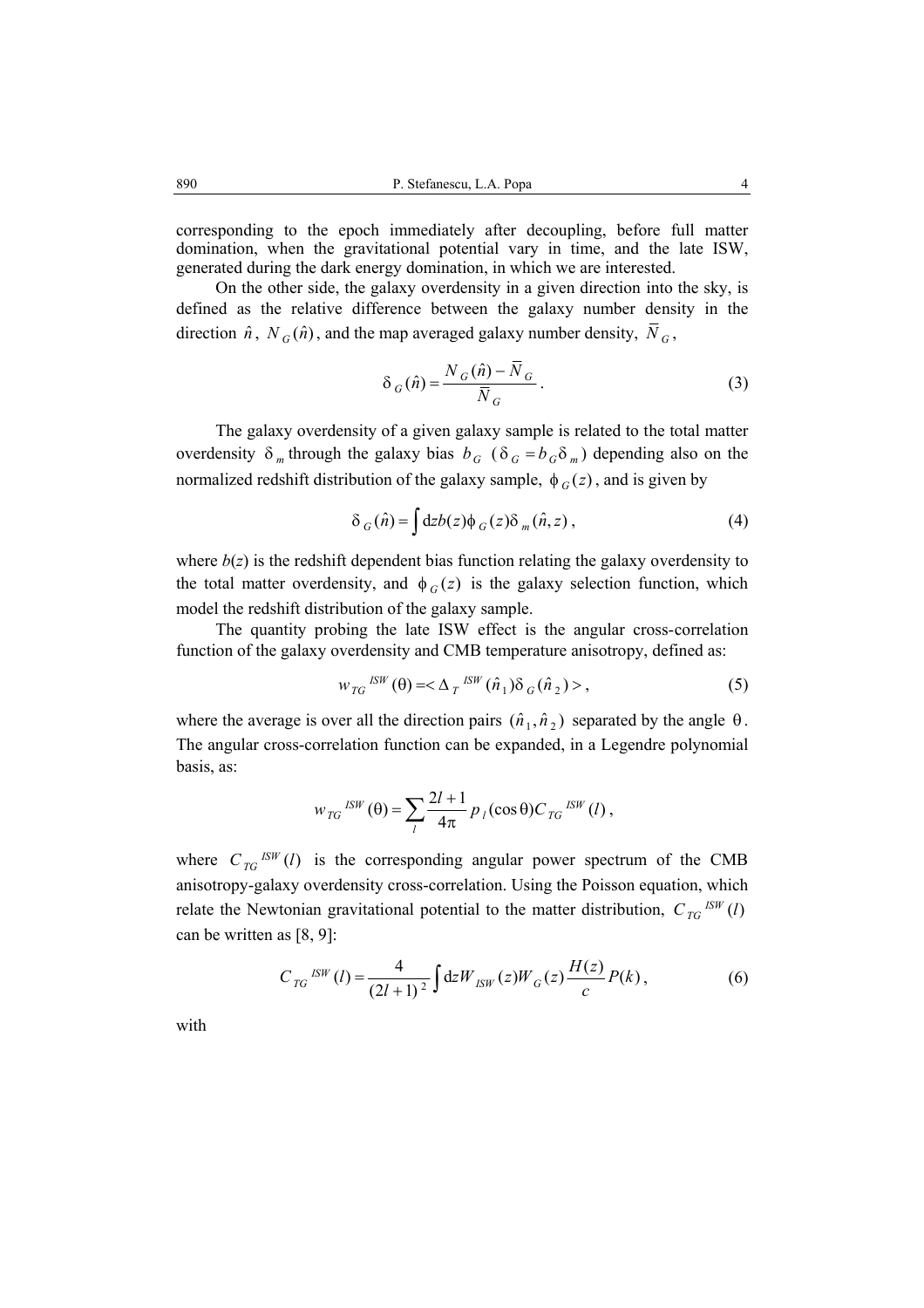$$
W_{ISW}(z) = 3\Omega_m (H_0/c)^2 \frac{d[D(z)(1+z)]}{dz}, \quad W_G(z) = b(z)\phi_G(z)D(z),
$$

where  $H_0$  is the Hubble expansion rate today, c is the speed of light,  $H(z)$  is the Hubble rate at redshift *z*,  $\Omega_m$  is the matter energy density parameter,  $P(k)$  is the matter power spectrum today, defined by the total matter overdensities in Fourier space as  $P(k)\delta^3(\vec{k} - \vec{k}) = \delta_m(\vec{k})\delta_m(\vec{k}')$ , being related to the matter power spectrum at a given redshift,  $z$ , through the growth factor  $D(z)$  $P(k, z) = D^2(z)P(k)$ . The wave number k in Eq. (6) is established, for each multipole order l, by the conformal distance to redshift *z*, through the relation 1/2  $(z)$  $k = \frac{l}{l}$ *r z*  $=\frac{l + 1/2}{l}$ , where  $r(z)$  is the conformal distance to redshift *z*.

#### 2.2 COMPUTATIONAL APPROACH

In this work we implemented the numerical algorithm for the computation of the theoretical angular cross-correlation power spectrum,  $C_{\text{TG}}^{\text{ISW}}(l)$ , by modifying the public software package CAMB [10], originally designed to calculate the total CMB anisotropies angular power spectra and the matter power spectrum for a given cosmological model. Our modified version of CAMB calculate, in addition to the CMB total anisotropy power spectra and the total matter density perturbations power spectrum, the angular CMB anisotropy – galaxy overdensity cross-correlation power spectrum, for a galaxy sample with a known redshift distribution. In order to compute with CAMB, using Eq. (6), the angular crosscorrelation power spectrum,  $C_{\text{TG}}^{\text{ISW}}(1)$ , we used the theoretical matter power spectrum  $P(k)$ , computed by the original CAMB for the default range of wavenumbers  $k$ , obtaining by interpolation the matter power spectrum  $P(k)$  for each wavenumber  $k$  in the integral from Eq.  $(6)$ . Also, we used additional routines for the numerical computation, for a given cosmological model, of the conformal distance to redshift *z*,  $r(z)$ , of the Hubble expansion rate at redshift *z*,  $H(z)$ , of the growth factor at redshift *z*,  $D(z)$  and of the derivative  $\frac{d[D(z)(1+z)]}{dt}$ d  $D(z)(1+z)$ *z*  $\frac{+ z}{z}$ , for each

redshift in the integration.

The galaxy selection function  $\phi_G(z)$  has been modeled, following [8], as

$$
\phi_G(z) \propto (z - z_c)^2 \exp(-\frac{z - z_c}{z_0 - z_c})^{3/2}
$$
 for  $z > z_c$  and  $\phi_G(z) = 0$  otherwise, where

 $z_0$  specifies the median redshift  $z_m$ =1.4 $z_0$  and  $z_c$  the cut redshift of a galaxy sample.

 For testing the modified CAMB software we calculated the theoretical CMBgalaxy cross-correlation power spectra using the galaxy selection functions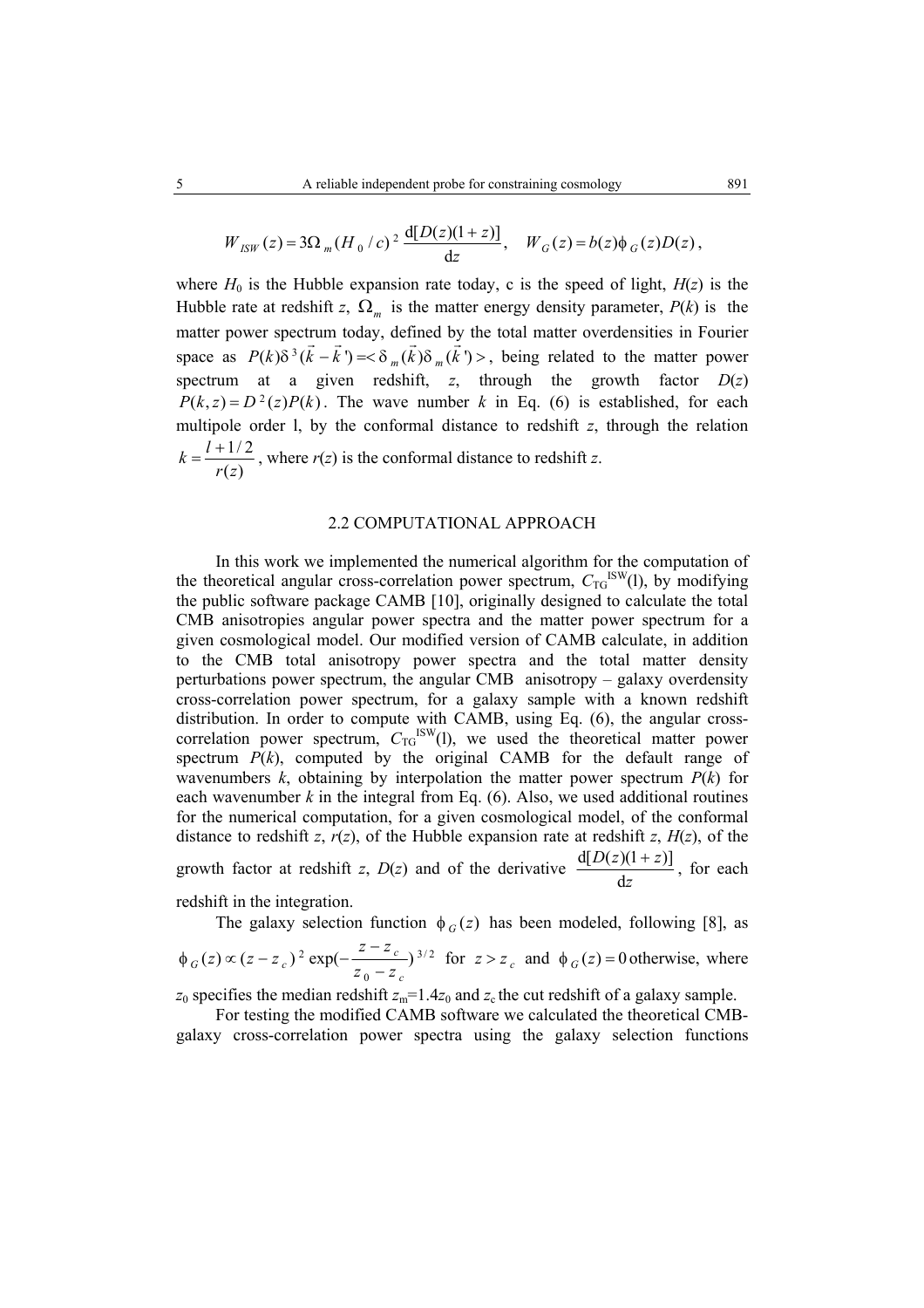describing the redshift distribution of two selected galaxy samples included in the publicly available photometric data from Sloan Digital Sky Survey – Data Release 4 [11]. The galaxy samples have been selected by [8] from SDSS-DR4 photometric data as satisfying a magnitude criterion, for the  $r = 20-21$  galaxy sample, respectively a color criterion for the Luminous Red Galaxy (LRG) sample. Following [8], we used a galaxy selection function with  $z_c \approx 0$  and  $z_0 \approx 0.2$  to describe the redshift distribution of the  $r = 20-21$  SDSS-DR4 galaxy sample, respectively  $z_c \approx 0.37$  and  $z_0 \approx 0.45$  for the SDSS-DR4 LRG galaxy sample. We used the angular cross-correlation functions of these two galaxy samples and the WMAP – 3 years CMB anisotropy map, given by [8] in Table 1, in comparison with our theoretical angular cross-correlation functions, obtained with the modified CAMB. We adopted the constant values  $b(z)=1.24$  and  $b(z)=1.43$  for the corresponding bias of the  $r = 20-21$  and LRG galaxy samples respectively, which are the average values quoted by [8].

 In Fig. 1 we present the theoretical ISW-galaxy angular cross-correlation functions for the  $r = 20-21$  (upper panel) and LRG (lower panel) galaxy samples, compared with the experimental data published in [8].



Fig.  $1 -$ The ISW-galaxy experimental angular cross-correlation functions for  $r = 20-21$  (top) and LRG (bottom) SDSS-DR4 galaxy samples with WMAP-3 years CMB data and error bars, from [8]. The continuous lines shows the models computed with our modified CAMB software.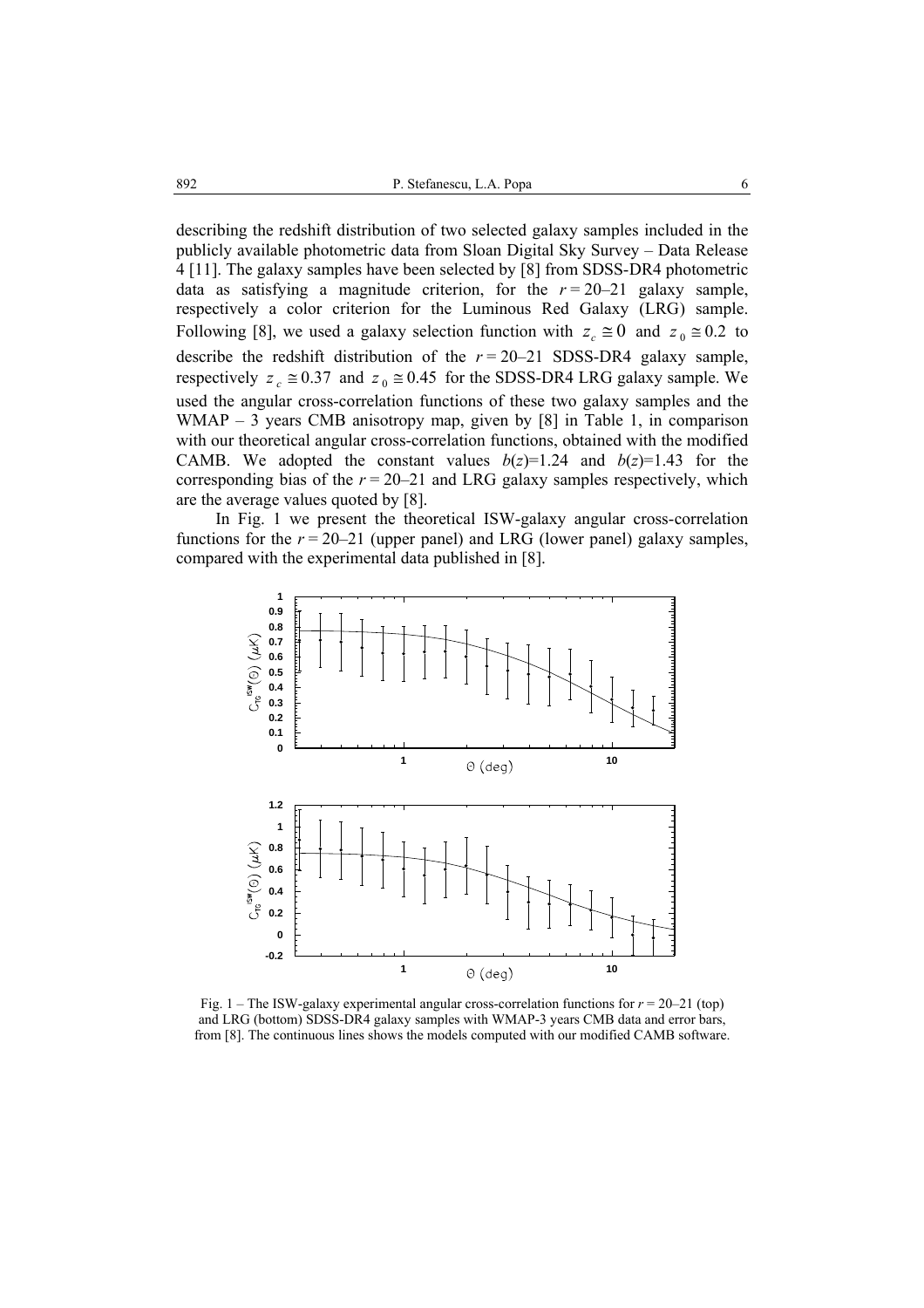The cosmological model assumed for the theoretical angular cross-correlation functions computed with our modified CAMB version is the best fit model obtained by [8] and is described by the following cosmological parameters: the reduced Hubble expansion rate today  $h = 0.71$ , the energy density parameter for baryonic matter  $\Omega_b = 0.022 / h^2$ , the energy density of the dark energy  $\Omega_{\Lambda} = 0.83$ , flat cosmological model with  $\Omega_{k} = 0$ , the spectral index for the scalar primordial perturbations  $n_e = 0.938$  and the normalization of the matter power spectrum given by  $\sigma_8 = 0.75$ .

# **3. DATA ANALYSIS**

Our purpose has been to test the ability of the ISW cross-correlation signal from CMB anisotropy and galaxy overdensity maps to constrain the cosmological model, with a special attention to the energy density parameter of dark energy. We used the CMB-galaxy angular cross correlation data published by [8] for constraining the cosmological parameters. For this purpose we have used the COSMOMC software package [12], which explore the cosmological parameters space by a fast Markov – Chain Monte-Carlo method and compare each cosmological model with one or more data sets through the likelihood function. The original version of COSMOMC package use the CAMB software to calculate the CMB anisotropies power spectra and the total matter power spectrum of the cosmological models when CMB or LSS data are analyzed. In order to compare the CMB anisotropy – galaxy overdensity cross correlation data sets with the theoretical predictions for different cosmological models, we included in the public COSMOMC package our modified version of CAMB software, and used it to compute the theoretical ISW angular cross-correlation function for the selected galaxy samples. Also, we extended the original COSMOMC modules, by including the evaluation of the likelihood function for the new added CMB-galaxy crosscorrelation data.

Running the modified COSMOMC we obtained the parameters of the ΛCDM cosmological model which match with the considered ISW cross-correlation data. We compared these results with those obtained by running the COSMOMC on the WMAP-5 years CMB anisotropy data.

In Fig. 2 we compare the probability distributions, obtained by marginalizing over the other parameters, for the cosmological parameters  $\Omega_{\Lambda}$  and  $\Omega_m = 1 - \Omega_{\Lambda}$ , obtained from running COSMOMC on the WMAP-5 years CMB data and on the cross-correlation of WMAP-3 years CMB map with the galaxy overdensity maps corresponding to  $r = 20-21$  and LRG galaxy samples from SDSS-DR 4.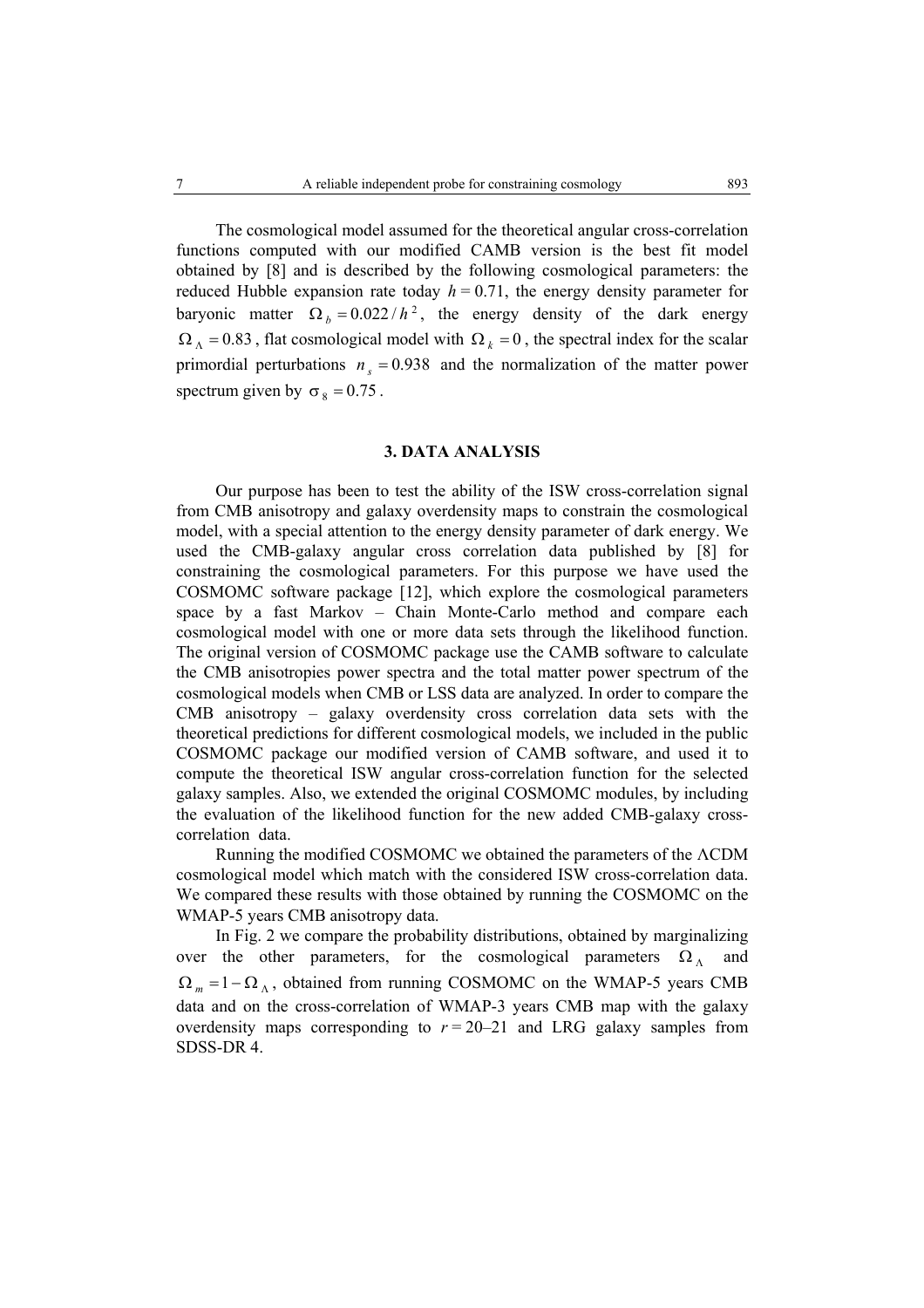

Fig. 2 – Probability distributions for the cosmological parameters  $\Omega_{\Lambda}$  and  $\Omega_{m}$  obtained from ISW-galaxy cross-correlation data (dashed lines) and from WMAP-5 years CMB anisotropy data (continuous lines).



Fig. 3 – 2D contours at 68% and 95% CL in the plane  $\Omega_{\Lambda}$  –  $\Omega_{m}$  from ISW cross-correlation data (dashed lines) and from WMAP-5 years CMB anisotropy data (continuous lines).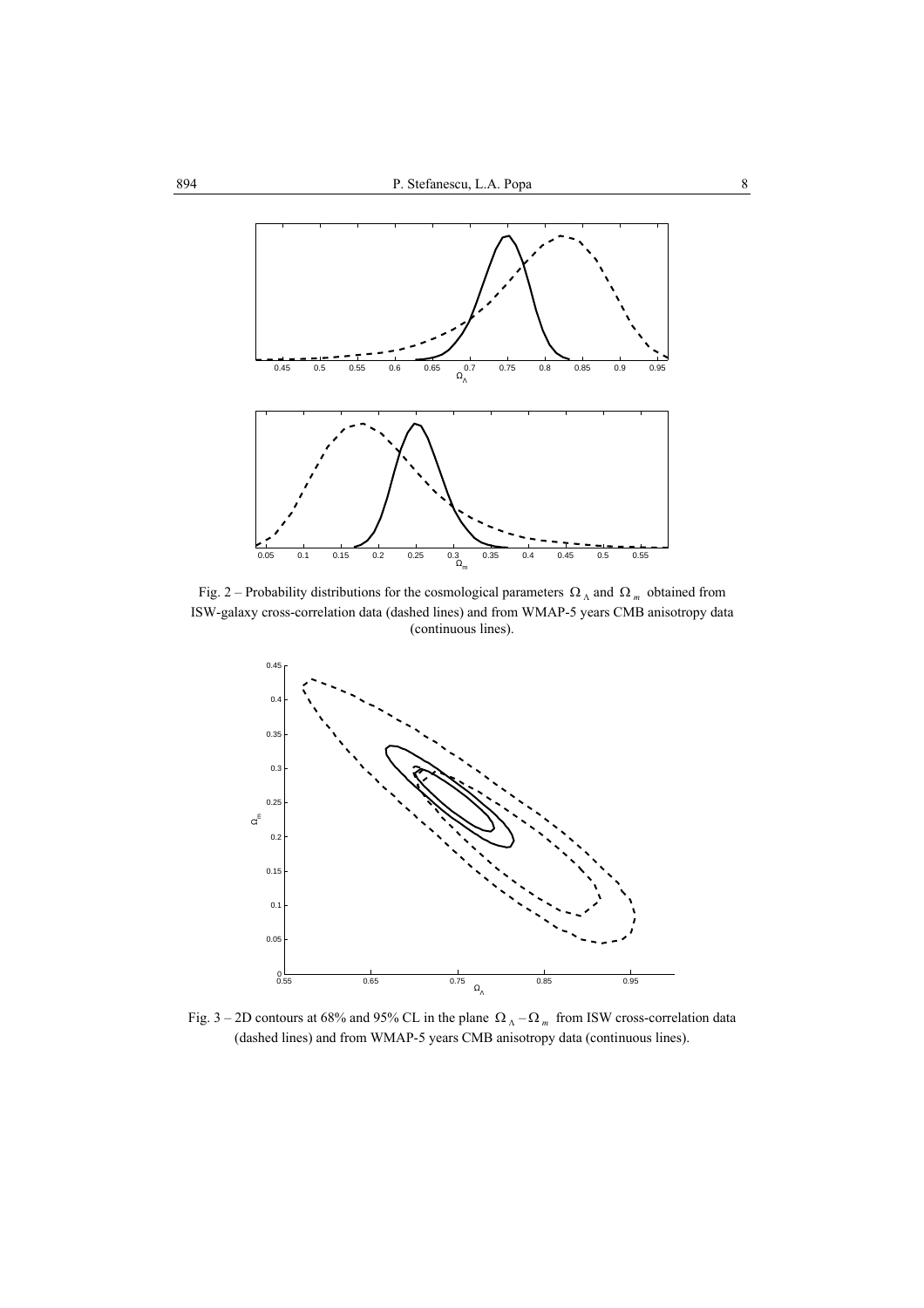The confidence intervals at 95% CL obtained from these simulations, for the parameters  $\Omega_{\Lambda}$  and  $\Omega_{m}$  are:  $0.594 < \Omega_{\Lambda} < 0.910$  and  $0.090 < \Omega_{m} < 0.406$  from CMB anisotropy – galaxy overdensity cross-correlation and  $0.681 < \Omega_{\Lambda} < 0.798$ and  $0.202 < \Omega_m < 0.319$  from WMAP-5 years CMB data.

Figure 3 show the 2D contours in the plane  $\Omega_{\Lambda} - \Omega_{m}$  at 68% and 95% CL, obtained from the same COSMOMC runs.

## **4. DISCUSSION**

In this work we tested if the ISW signal from the cross-correlations of CMB anisotropies with galaxy samples may be used to constrain the parameters of the cosmological model. Therefore, we implemented in the publicly available CAMB and COSMOMC software packages the numerical algorithms for computing the theoretical predictions for the ISW-galaxy angular cross-correlation function for galaxy samples with known redshift distributions and for a given cosmological model and compared these predictions with experimental data.

 Using the experimental data published by [8] for the cross-correlation of WMAP-3 years CMB anisotropy data with the galaxy overdensities corresponding to two galaxy samples selected from SDSS-DR4, we constrained the parameters of the ΛCDM cosmological model, comparing the results with those obtained from the analysis of CMB anisotropy data from WMAP-5 years.

 We focused on the ability of ISW cross-correlation data to constrain the dark energy density parameter  $\Omega_{\Lambda}$  of the  $\Lambda$ CDM flat cosmological model. It can be observed, from Fig. 2, that cross-correlation data prefer a higher best fit value for  $\Omega_{\Lambda}$  comparing to WMAP-5 years data and, also, a larger confidence interval. Nevertheless, it can be observed from Fig. 2 and Fig. 3, that the confidence intervals for  $\Omega_{\Lambda}$  obtained from the analysis of ISW cross-correlation data and from CMB data overlap, emphasizing the excellent agreement between these two probes.

 While ISW effect seen in the cross-correlation of CMB anisotropy and galaxy overdensity maps does not constrain the cosmological model better than CMB alone or other cosmological probes, it can be seen as an independent probe for the dark energy, having the advantage of probing directly the epoch when the dark energy started to dominate the Universe.

 We hope that, from the ISW effect seen by future better CMB and LSS data, we will have a contribution in improving our understanding of the nature and dynamics of the dark energy.